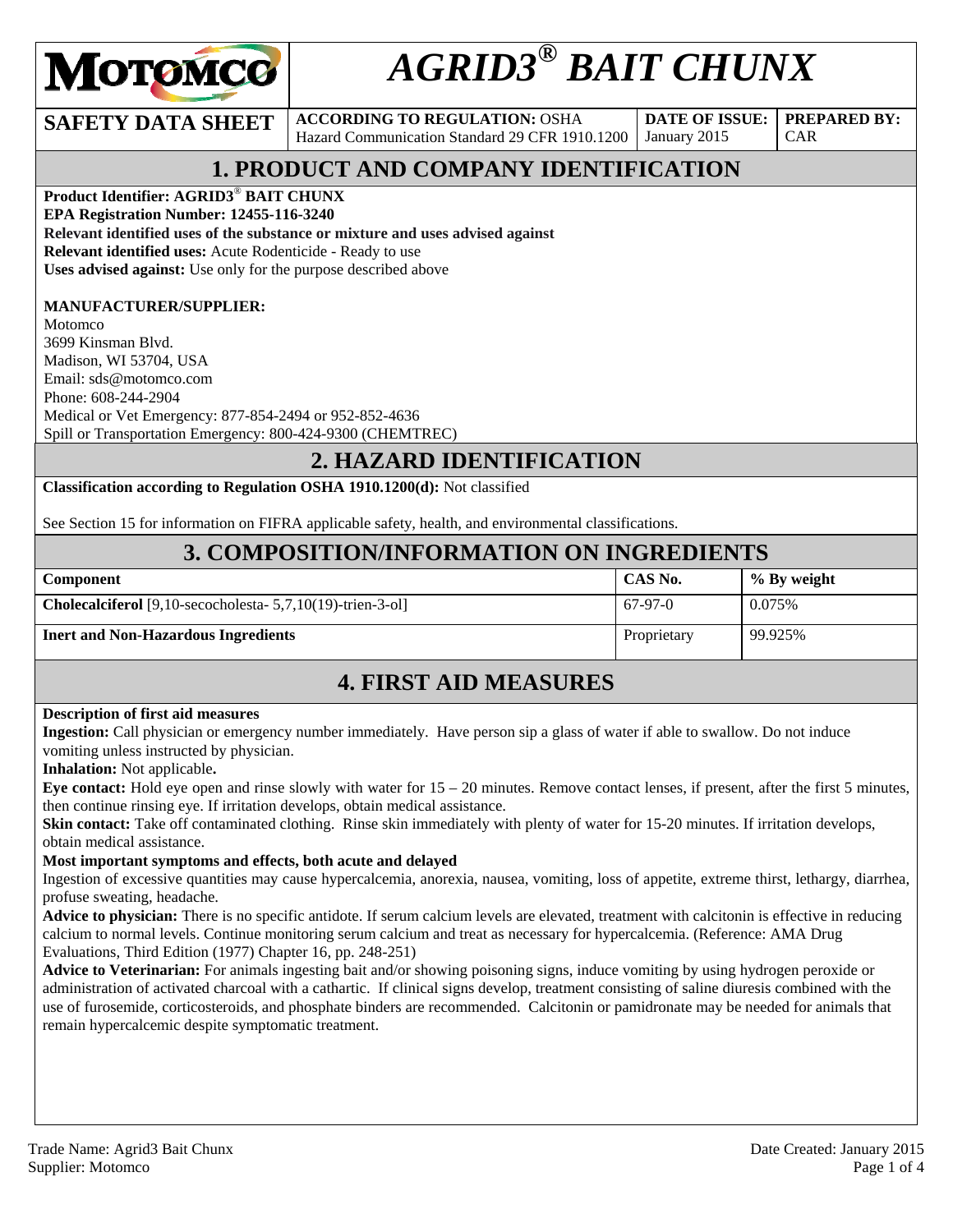### **5. FIRE-FIGHTING MEASURES**

#### **Extinguishing media**

Suitable Extinguishing Media: water, foam or inert gas.

Unsuitable Extinguishing Media: None known.

**Special hazards arising from the mixture:** High temperature decomposition or burning in air can result in the formation of toxic gases, which may include oxides of carbon.

**Advice for firefighters:** Wear protective clothing and self-contained breathing apparatus.

### **6. ACCIDENTAL RELEASE MEASURES**

**Personal precautions, protective equipment and emergency procedures**: Gloves should be worn when handling the bait. Collect spillage without creating dust.

**Environmental precautions:** Do not allow bait to enter drains or water courses. Where there is contamination of streams, rivers or lakes contact the appropriate environment agency.

**Methods and materials for containment and cleaning up**

**For Containment:** Sweep up spilled material immediately. Place in properly labeled container for disposal or re-use.

**For Cleaning Up:** Wash contaminated surfaces with detergent. Dispose of all wastes in accordance with all local, regional and national regulations.

**Reference to other sections:** Refer to Sections 7, 8 & 13 for further details of personal precautions, personal protective equipment and disposal considerations.

### **7. HANDLING AND STORAGE**

**Precautions for safe handling**: Do not handle the product near food, animal foodstuffs or drinking water. As soon as possible, wash hands thoroughly after applying bait and before eating, drinking, chewing gum, using tobacco, or using the toilet.

**Conditions for safe storage, including any incompatibilities:** Store only in original container in a cool, dry place, inaccessible to pets and wildlife. Do not contaminate water, food or feed by storage or disposal. Keep containers closed and away from other chemicals.

### **8. EXPOSURE CONTROLS/PERSONAL PROTECTION**

#### **Established Limits**

| Component              | <b>OSHA</b>     | <b>ACGIH</b>    | <b>Other Limits</b> |
|------------------------|-----------------|-----------------|---------------------|
| <b>Cholecalciferol</b> | Not Established | Not Established | Not Established     |

**Appropriate Engineering Controls:** Not required

**Occupational exposure limits:** Not established

#### **Personal Protective Equipment:**

**Respiratory protection:** Not required

**Eye protection:** Not required

**Skin protection:** Shoes plus socks, and waterproof gloves.

**Hygiene recommendations:** Keep and wash PPE separately from other laundry. Remove PPE immediately after handling this product. Wash the outside of gloves before removing. As soon as possible, wash hands thoroughly after applying bait and before eating, drinking, chewing gum, using tobacco or using the toilet, and change into clean clothing.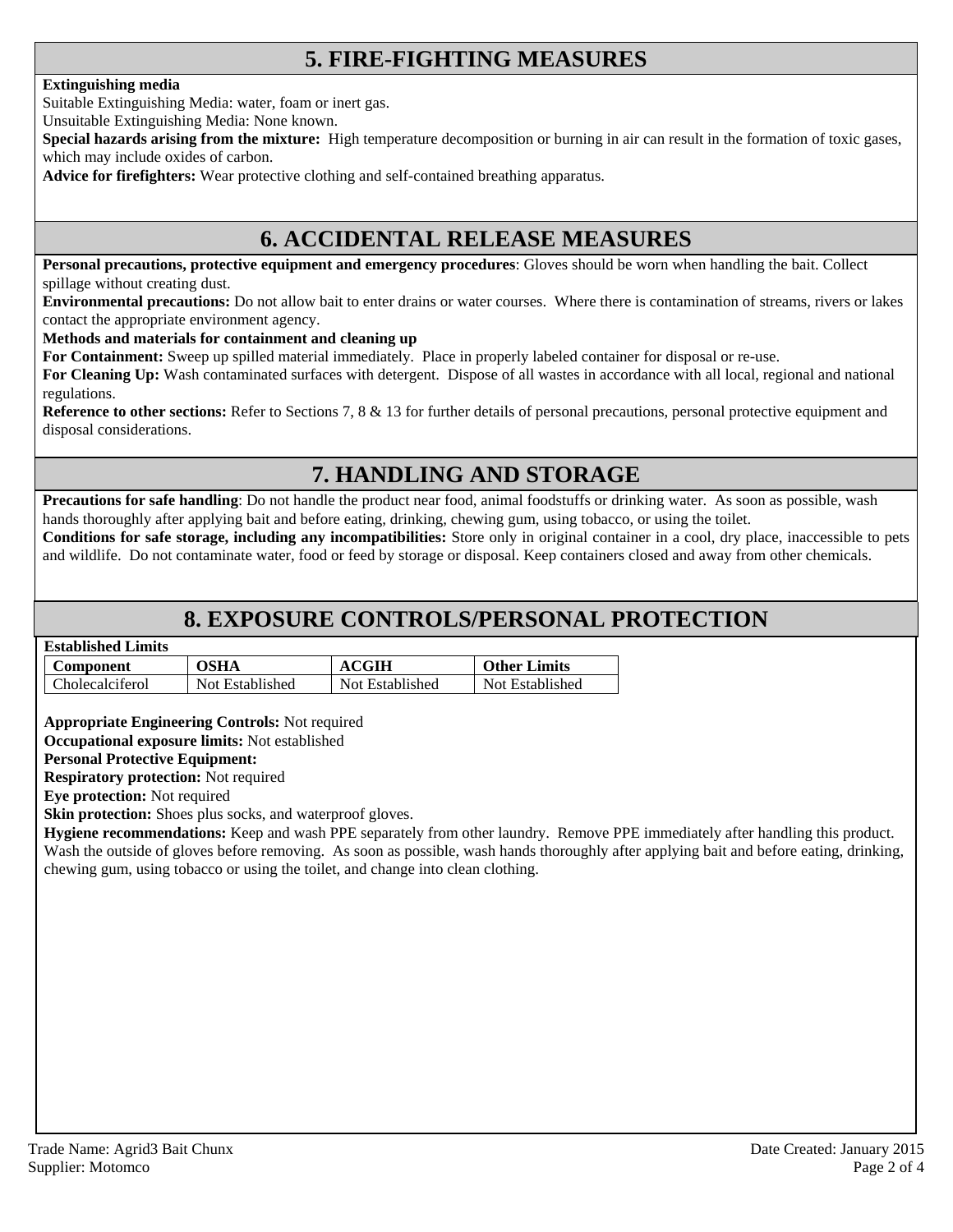### **9. PHYSICAL AND CHEMICAL PROPERTIES**

| Information on basic physical and chemical properties |                                                                                                     |
|-------------------------------------------------------|-----------------------------------------------------------------------------------------------------|
| Appearance/Color:                                     | Blue-grey-beige-brown wax block                                                                     |
| Odor:                                                 | Sweet grain-like                                                                                    |
| <b>Odor Threshold:</b>                                | Not applicable, odor not associated with a hazardous material.                                      |
| pH:                                                   | Not applicable, Agrid3 Bait Chunx is not dispersible with water.                                    |
| <b>Melting point:</b>                                 | Not applicable to rodenticide bait                                                                  |
| <b>Boiling point:</b>                                 | Not applicable to rodenticide bait                                                                  |
| <b>Flash point:</b>                                   | Not applicable, Agrid3 Bait Chunx does not contain components classified as flammable.              |
| <b>Evaporation rate:</b>                              | Not applicable, Agrid3 Bait Chunx is a solid.                                                       |
| <b>Upper/lower flammability or</b>                    | Not applicable, Agrid3 Bait Chunx does not contain components classified as flammable or explosive. |
| explosive limits:                                     |                                                                                                     |
| <b>Vapor Pressure:</b>                                | Not applicable to rodenticide bait                                                                  |
| <b>Vapor Density:</b>                                 | NA: Agrid3 Bait Chunx is a solid                                                                    |
| <b>Relative Density:</b>                              | 1.13 g/mL @ 20°C                                                                                    |
| <b>Solubility (water):</b>                            | Not water soluble                                                                                   |
| <b>Solubility (solvents):</b>                         | Not applicable to rodenticide bait                                                                  |
| <b>Partition coefficient: n-</b>                      | Not applicable to rodenticide bait                                                                  |
| octanol/water:                                        |                                                                                                     |
| <b>Auto-ignition temperature:</b>                     | Not applicable, Agrid3 Bait Chunx does not contain components classified as flammable.              |
| <b>Decomposition temperature:</b>                     | Not applicable to rodenticide bait                                                                  |
| <b>Viscosity:</b>                                     | Not applicable, Agrid3 Bait Chunx is not a liquid.                                                  |
|                                                       | <b>10. STABILITY AND REACTIVITY</b>                                                                 |

**Reactivity:** Stable when stored in original container in a cool, dry location.

**Chemical stability:** Stable when stored in original container in a cool, dry location.

**Possibility of hazardous reactions:** Refer to Hazardous decomposition products

**Conditions to avoid:** Avoid extreme temperatures (below 0°C or above 40°C).

**Incompatible materials**: Avoid strongly alkaline materials.

**Hazardous decomposition products:** High temperature decomposition or burning in air can result in the formation of toxic gases, which may include oxides of carbon.

## **11. TOXICOLOGICAL INFORMATION**

#### **Information on toxicological effects**

**Acute Toxicity** 

LD50, oral (ingestion):  $>5001$  mg/kg (rats) (Cholecalciferol Rat LD50 oral: 43.6 mg/kg bw).

**LD50, dermal (skin contact):** > 5001 mg/kg (rats) (Cholecalciferol not determined).

**LC50, inhalation:** Agrid3 Bait Chunx is a wax block and therefore exposure by inhalation is not relevant.

**Skin corrosion/irritation :** Not irritating to skin.

**Serious eye damage/Irritation:** Not irritating to eyes.

**Respiratory or skin sensitization:** Dermal sensitization: Not a Sensitizer (Guinea pig maximization test).

**Germ cell mutagenicity:** Agrid3 Bait Chunx contains no components known to have a mutagenetic effect.

**Carcinogenicity:** Agrid3 Bait Chunx contains no components known to have a carcinogenetic effect**.** 

| <b>Components</b>                       | NTD           | $\sim$               | $\sim$ $\sim$ $\sim$ |
|-----------------------------------------|---------------|----------------------|----------------------|
|                                         | .             | -                    | VULLA                |
| $\sim$<br><b>CHI</b><br>holecalciterol. | listed<br>NOI | Not<br><b>I</b> sted | listeg<br>N01        |

**Reproductive Toxicity:** Agrid3 Bait Chunx: No data

**Aspiration Hazard:** Not applicable. Agrid3 Bait Chunx is a wax block.

**Target Organ Effects:** Damage caused by an accumulation of calcium.

### **12. ECOLOGICAL INFORMATION**

**Ecotoxicity Effects:** This product is toxic to fish, birds and other wildlife. Dogs and predatory and scavenging mammals and birds might be poisoned if they feed upon animals that have eaten this bait. Do not apply this product directly to water or to areas where surface water is present or to intertidal areas below the mean high water mark. Runoff also may be hazardous to aquatic organisms in water adjacent to treated areas. Do not contaminate water when disposing of equipment wash water or rinsate.

**Persistence and degradability:** Agrid3 Bait Chunx is inherently biodegradable. Cholecalciferol slowly decomposes in water.

**Bioaccumulative potential:** Not determined for Agrid3 Bait Chunx. Cholecalciferol water solubility is extremely low (< 0.1mg/l).

**Mobility in Soil:** Not determined for Agrid3 Bait Chunx. Mobility of cholecalciferol in soil is considered to be limited.

**Other adverse effects:** None.